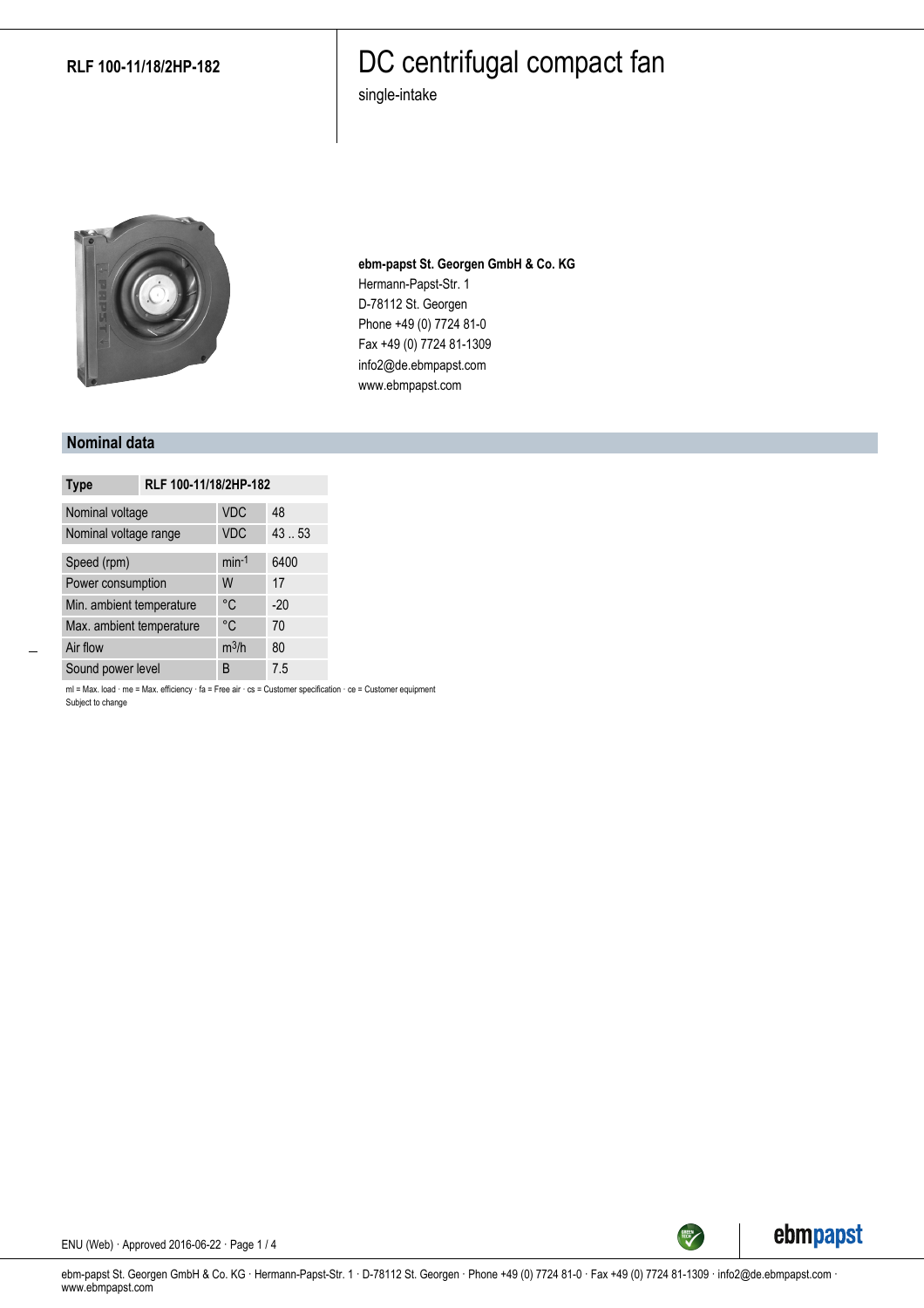**RLF 100-11/18/2HP-182**

# DC centrifugal compact fan

single-intake

#### **Technical description**

| <b>General description</b>  | Optional cap for outlet opening                                                        |
|-----------------------------|----------------------------------------------------------------------------------------|
|                             | Backward-curved impeller                                                               |
| Weight                      | $0.320$ kg                                                                             |
| <b>Dimensions</b>           | 127 x 127 x 25 mm                                                                      |
| Impeller material           | Glass-fiber reinforced plastic                                                         |
| <b>Housing material</b>     | Scroll housing made of glass-fiber reinforced plastic, housing base made of galvanized |
|                             | sheet steel.                                                                           |
| <b>Airflow direction</b>    | Axial intake, radial discharge from outlet.                                            |
| <b>Storage</b>              | <b>Ball bearing</b>                                                                    |
| Service life L10 at 40 °C   | 72500 h                                                                                |
| Service life L10 at maximum | 35000 h                                                                                |
| temperature                 |                                                                                        |
| Cable                       | With leads AWG 22, TR 64                                                               |
| <b>Motor protection</b>     | Protection against reverse polarity and blocked rotor.                                 |



ENU (Web) · Approved 2016-06-22 · Page 2 / 4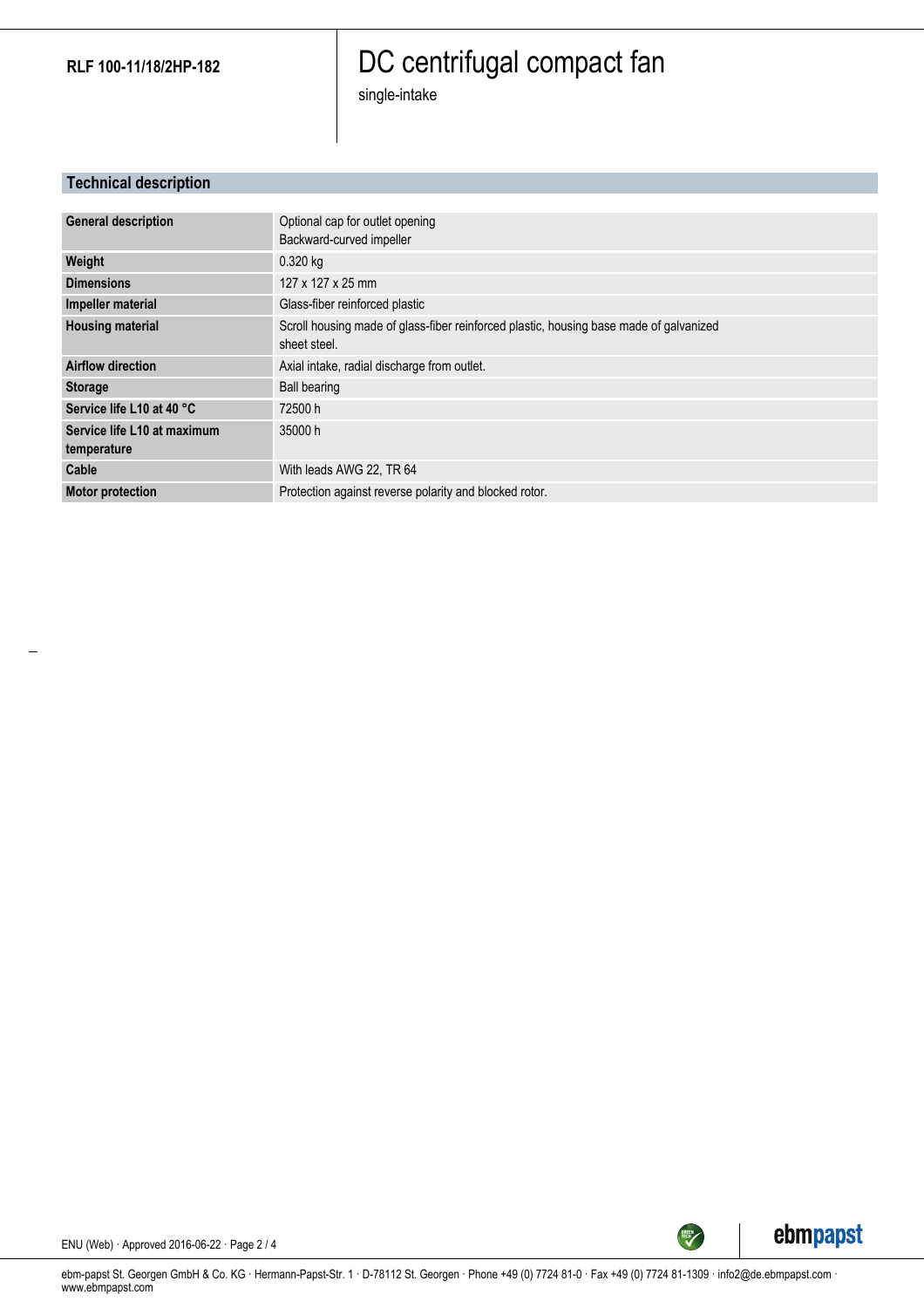# DC centrifugal compact fan

single-intake

## **Product drawing**





ENU (Web) · Approved 2016-06-22 · Page 3 / 4